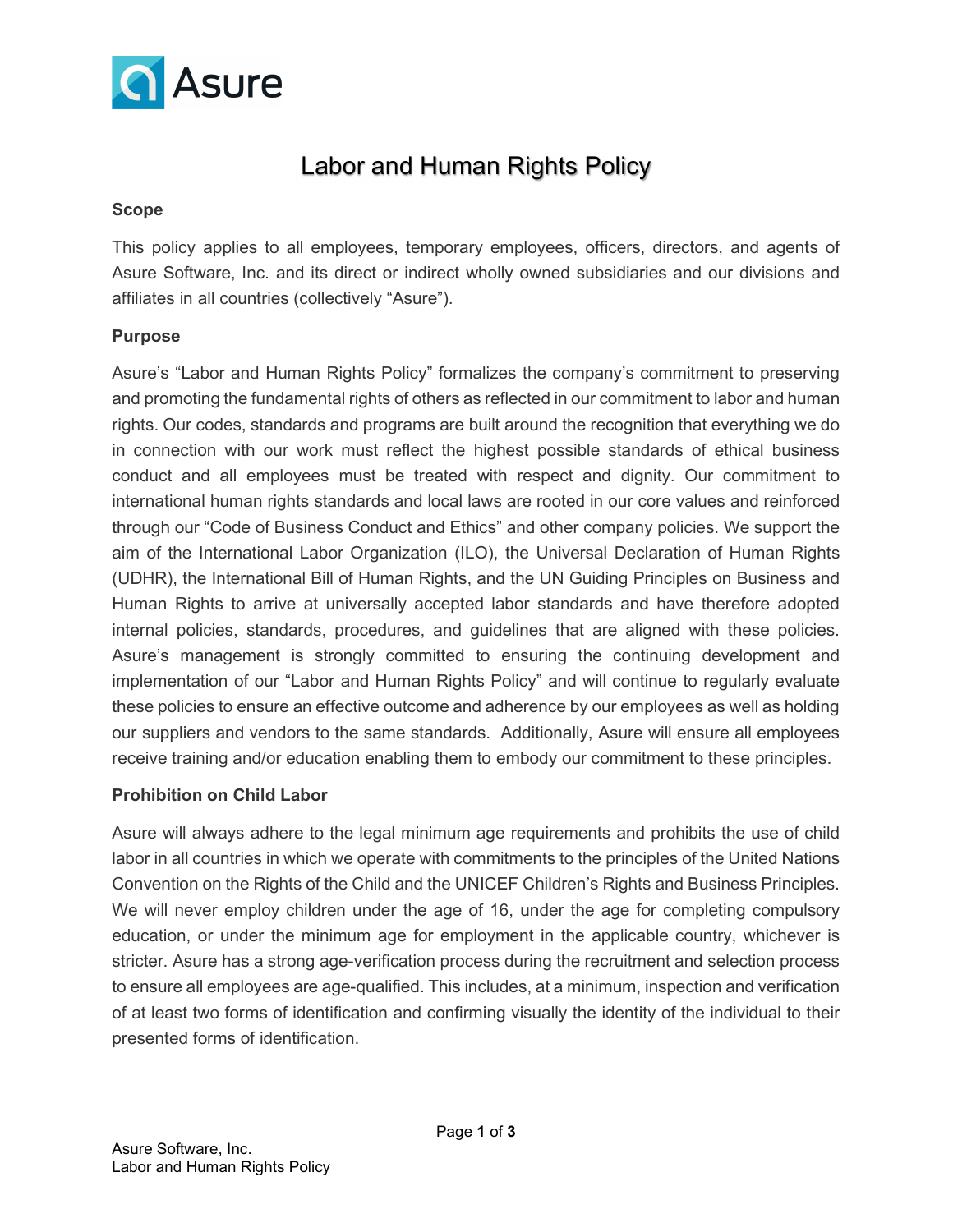If individuals between the ages of 16 and 18 are employed, we will ensure that their work does not affect or preclude their educational opportunities or obligations nor jeopardize their health and safety, including adhering to restrictions on overtime and night work.

If an underage individual is found to be employed by Asure, Asure will immediately implement a remediation program, which includes protecting the underage employee from reprisal and ensuring that Asure does not impede the completion of the underage employee's education.

## Nondiscrimination and Diversity

Asure is committed to diversity in its workforce and encourages fairness and equality of opportunity. We do not tolerate any kind of harassment or discrimination based on, among other things, race, color, age, gender, sexual orientation, gender identity or gender expression, ethnicity, nationality, disability, pregnancy, religion, political affiliation, veteran status, union membership, or marital status in hiring or employment practices such as promotions, rewards, or access to training. We are committed to protecting the rights of women and minority groups. We will recruit, hire, and promote employees solely based on suitability for the job.

## Humane Treatment

Harsh or inhumane treatment of employees, including any sexual harassment, sexual abuse, mental or physical coercion, or verbal abuse is prohibited by Asure employees. Employees must be able to communicate openly with management regarding working conditions without having fear of reprisal, intimidation, or harassment. Asure has or will develop policies and procedures in support of these requirements and will communicate them to employees. There will be no restriction of employees' access to basic physical comforts such as toilets, bathrooms, or medical facilities. There must be free exit and entry of facility or dormitories that does not limit access to specific times of the day. Asure believes the right to water is a fundamental human right.

### Wages and Benefits

Asure is committed to providing a fair and living wage to all employees. Employee compensation shall be consistent with the provisions of all applicable wage laws, including those related to minimum wage, overtime hours, vacation time, leave time, holidays, equal pay and legally mandated benefits. Employees must be paid regularly, in full and on time. Deductions from wages as a disciplinary measure or unauthorized deductions are not permitted.

Employees must always be aware of the composition of pay and benefits and shall receive an explanation of any legitimate deductions, in a detailed and clear manner, prior to and during their employment. Employees must receive clear wage statements in detail and in a language understood by them.